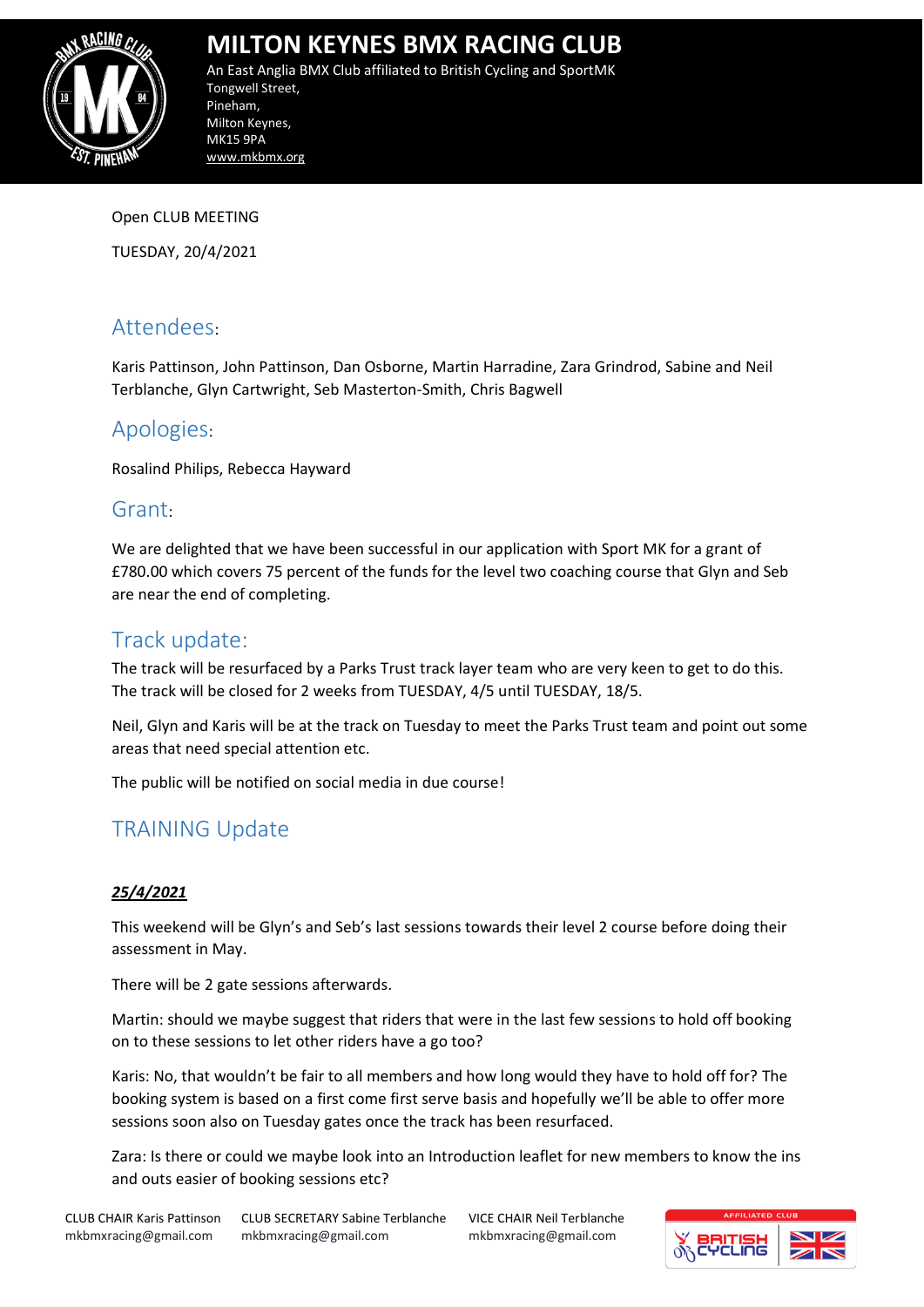

An East Anglia BMX Club affiliated to British Cycling and SportMK Tongwell Street, Pineham, Milton Keynes, MK15 9PA www.mkbmx.org

Karis: that would be a good idea, this is all happening really via emails at the moment in regards to COVID regulations on the track, the booking system, session updates etc

### *27/4/2021*

TUESDAY GATE NIGHTS ARE BACK - WOOHOO

#### *2/5/2021*

1/5 hrs gate training session for Regional Riders only with Glyn and Seb (15 riders per session)

2x 1hr structured gate sessions for all abilities (15 riders per session)

#### *16/5/2021*

Gate sessions could possibly happen if the track resurfacing is completed.

Mark Seaman training needs to be still confirmed for the 8<sup>th</sup> or th May. or the 15<sup>th</sup> or 16<sup>th</sup> May

Dan: Would a midweek session also be possible with him?

Karis: To be honest, I haven't considered a midweek session at all and only asked for the 2 weekend dates which are probably better for most riders. He is very busy again with all clubs resuming training etc so if his weekends are taken up already, we could ask him for a midweek session, sure.

CONFIRMED AFTER THE MEETING THAT WE CAN OFFER A MARK SEAMAN SESSION ON SUNDAY, 16/5/2021 for 16 RIDERS!

Once the resurfacing is completed, we can start offering Tuesday gate sessions again too!

The TUESDAY GATE SESSIONS will run from 6-8pm (roughly) and 15 riders per session until the guidelines are eased again from 17/5. We need to double check the numbers.

#### *23/5/2021*

#### STAND ALONE CLUB RACE

There are a few reasons why we would like to have this test run race. We are a new committee, and we need to make sure that everyone knows how a race day works and what needs to happen before we do the real deal with a summer series and our regional later on in the season.

We need a test run for the admin side of things because of the new laptop and software to comfortably start the season.

It will also give all riders the chance to race before the 1<sup>st</sup> Summer Regional race in Peterborough the week after.

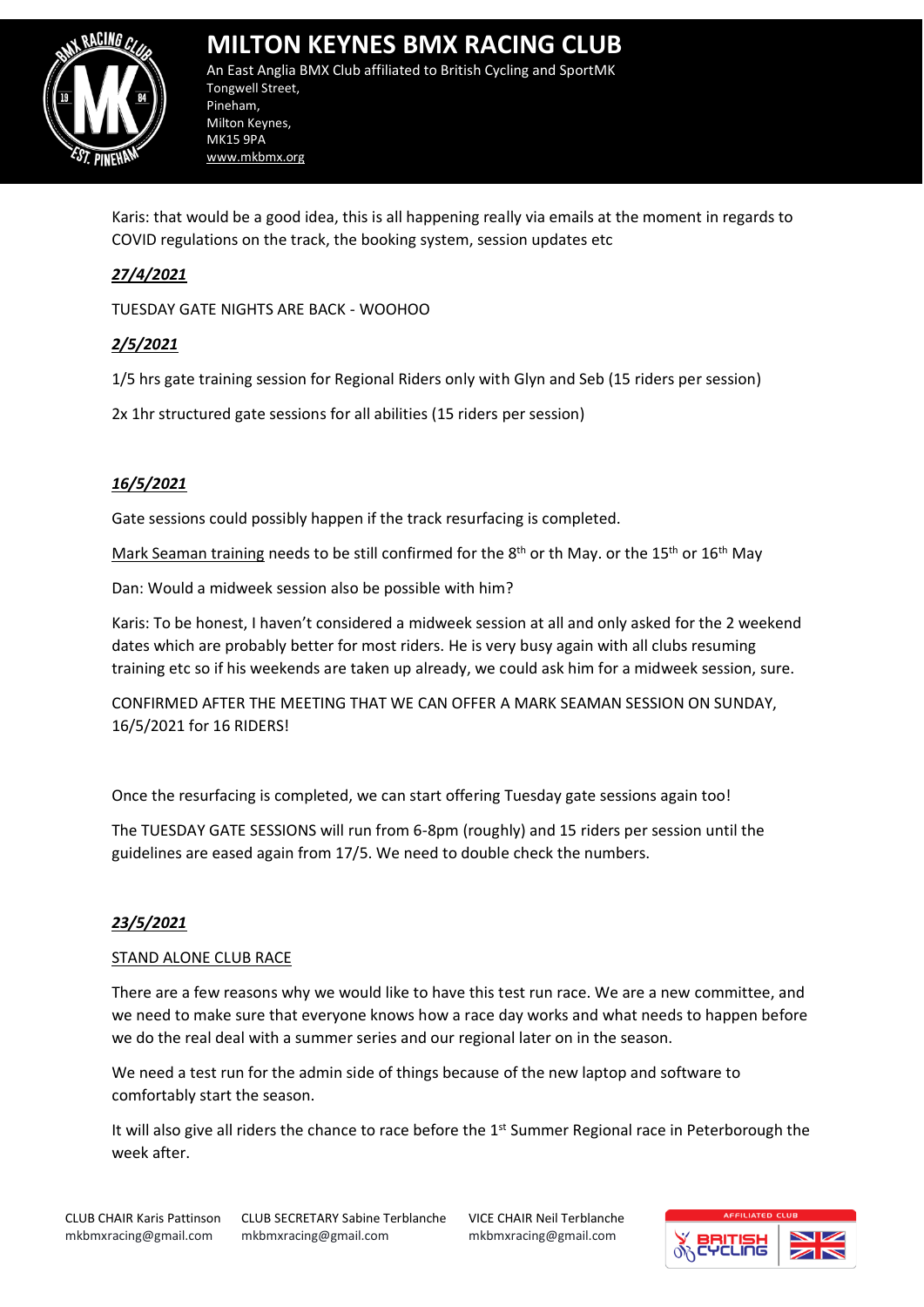

An East Anglia BMX Club affiliated to British Cycling and SportMK Tongwell Street, Pineham, Milton Keynes, MK15 9PA www.mkbmx.org

Neil: Would it be worth to liaise with Phil about installing the loops?

Karis: Loops are for Regionals only. It wouldn't need sorting from our side. Club races don't run with transponders as many riders won't even have one.

We need to send out information for all regional riders (which will follow later in the meeting) with all race dates and other details.

DETAILS FOR THE STAND-ALONE RACE:

It is for club members only!

Spectators will be allowed and details will be discussed closer to the time as there is another easing of lockdown happening on the 17/5 which will be allowing more people to spectate at events etc.

WE NEED A PORTALOO PERSON! ( waiting to hear from our usual guy)

£7 per rider

No parking charge

PRE-REG ONLY! No turn up on the day!

RACE GROUPS:

Under 6s

7-8

9-10

11-12

13-14

15-16

17+

Cruiser

(Seb: need to set this format on the software)\

### *25/5/2021*

Tuesday gate session

6-8pm

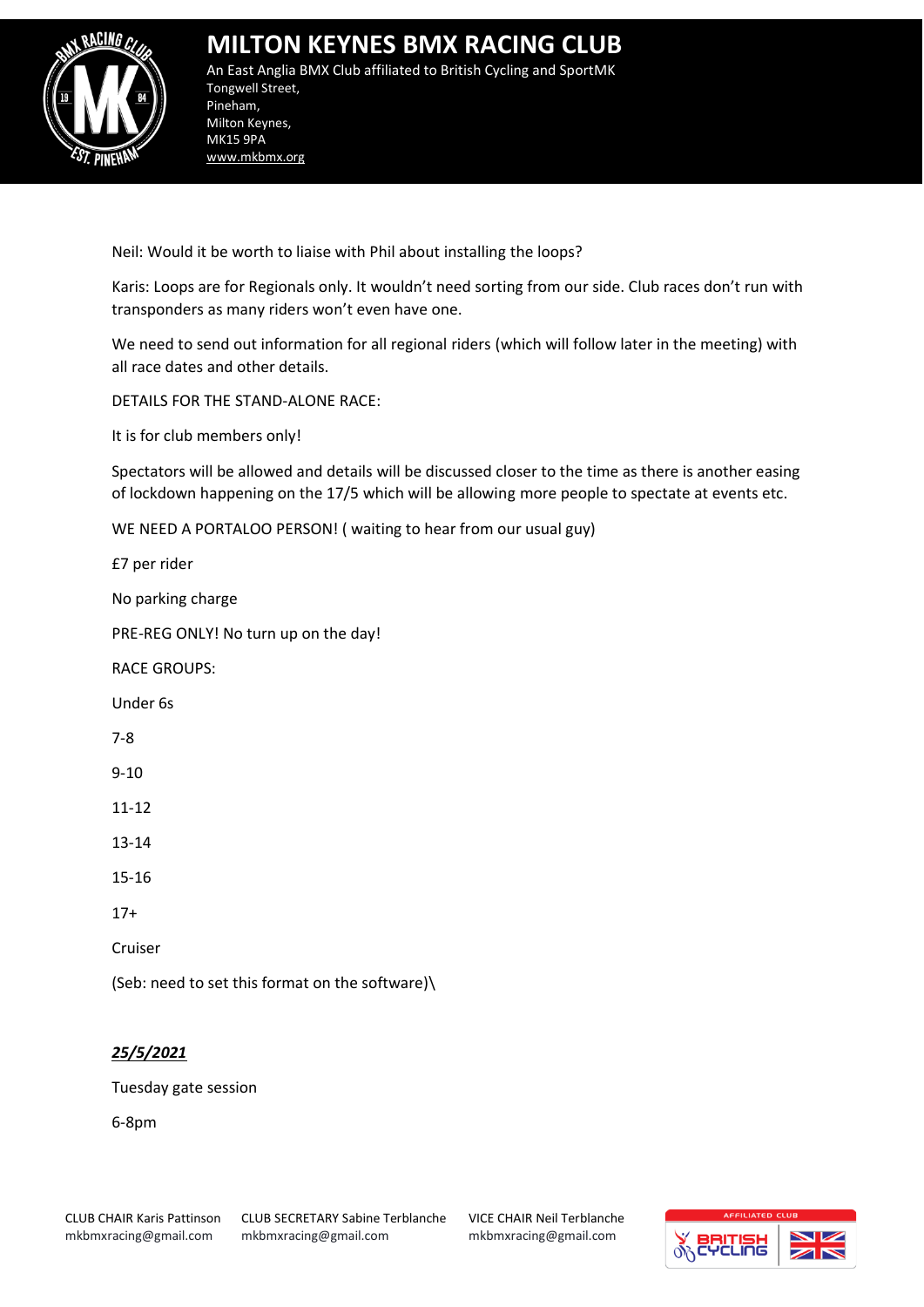

An East Anglia BMX Club affiliated to British Cycling and SportMK Tongwell Street, Pineham, Milton Keynes, MK15 9PA www.mkbmx.org

#### *30/5/2021*

EA Summer Regional in Peterborough

First and probably only one with strict Covid restrictions in place. Pods of 6, one way system from field on to the track to make it safe for viewers and riders. Only riders and viewers of the age group allowed track side. Only one other person allowed to attend the race day with a rider unless you are volunteering as well.

#### *1/6/2021*

Tuesday gates

#### *6/6/2021*

1st novice training sessions

Either gate sessions or intermediate/expert gate session like on 2/5/2021

Open session of gates (prob 30+ riders)

SEB AWAY – won't be able to do training

#### *8/6/2021*

Tuesday gates

#### *13/6/2021*

Same as 6/6/2021 (this is also the Cyclopark national weekend)

#### *15/6/2021*

Tuesday gates

#### *20/6/2021*

**Training** 

CLUB CHAIR Karis Pattinson mkbmxracing@gmail.com

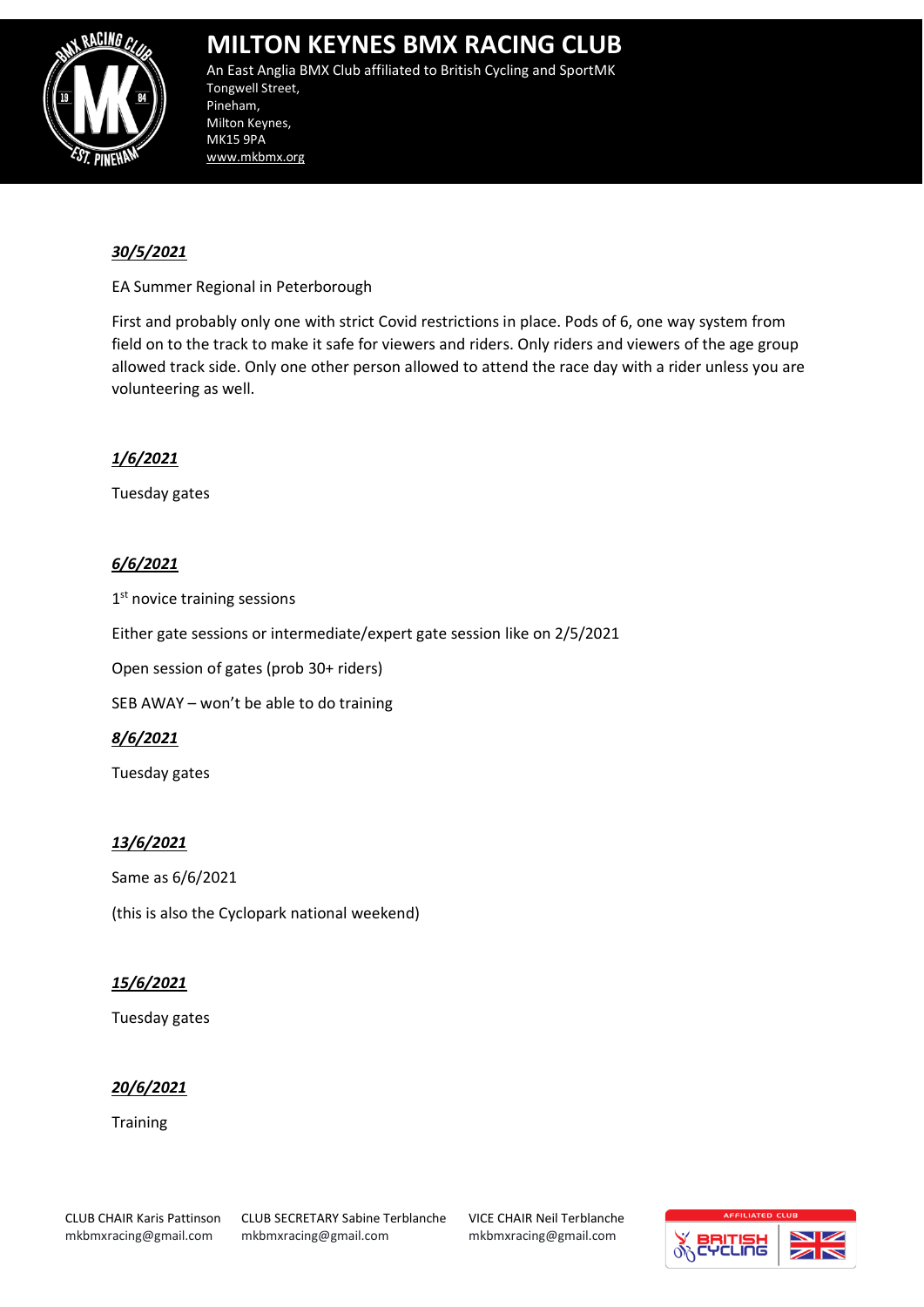

An East Anglia BMX Club affiliated to British Cycling and SportMK Tongwell Street, Pineham, Milton Keynes, MK15 9PA www.mkbmx.org

### *22/6/2021*

Tuesday gates

#### *27/6/2021*

EA Summer Regional in Norwich

Haven't planned anything further ahead yet.

Glyn: I have a question about the Mark Seaman training. Is it worth it if people do go to Hayes for his training to still offer it? Is there enough demand to make it worth his while?

Karis: We'll see how the uptake on his sessions are now in the next one planned and the ones to come but people do seem keen and don't mind paying for his sessions as he is one of the best!

On that note I give you a quick update on Jools's stance to guest coaching. He is extremely busy right up until the summer and would maybe be able to offer guest coaching sessions on Mondays during the summer holidays. We will try and sort some dates out.

We have at least 23 new riders (children and adults) on our taster session list. Dates for possible sessions for them need to be agreed – possibly the 2/5 could work.

If a rider hasn't attended any club races they will not be able to ride at a regional this year.

### REGIONAL UPDATE

We are so happy that we have confirmed all Regional races for this summer, and we have got most clubs in the region taking part to host one. Ipswich won't be able to host a Regional this season as their track is being rebuild over this time. Instead we have decided to swap the EA champs location this year with them. It would have been our turn to host it but as Ipswich won't be able to host a regional, we thought it may be great to have the Champs at theirs to celebrate the opening of the new track.

Race dates are:

**30/5 Peterborough** (only race with strict Covid restriction as is at the moment – only 1 person to spectate with every rider, pods of 6 on the adjacent field, one way system through the track area etc)

**27/6 Norwich**

**11/7 Braintree**

**25/7 MK**

CLUB CHAIR Karis Pattinson mkbmxracing@gmail.com

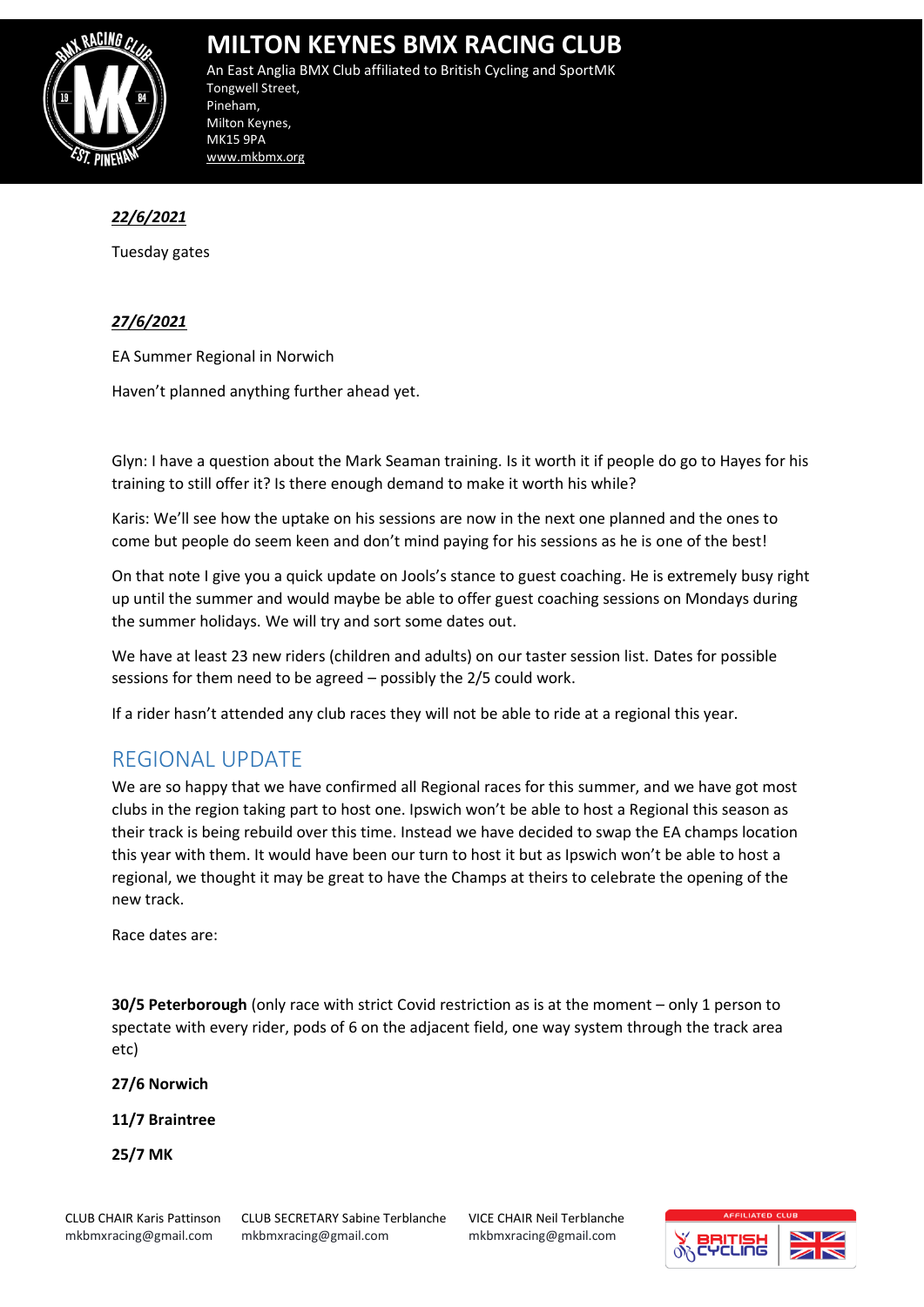

An East Anglia BMX Club affiliated to British Cycling and SportMK Tongwell Street, Pineham, Milton Keynes, MK15 9PA www.mkbmx.org

#### **1/8 Royston**

#### **26/9 EA champs in Ipswich**

Riders need to race in 4 races for a trophy. Race 5 regionals to qualify for next year's national series Race 2 regionals to qualify for this year's BRITS No novice category at the Regionals this year.

## CLUB RACE DATES

5 races from June – July Riders need to race 4 races to qualify for a trophy £7 per rider Pre-reg only No parking charge Raffles

Set up from 6pm

Practise from 6.30pm

Start racing from 7pm

End 9 – 9:30ish

It's a great way for all new members to take part and to make sure everyone knows/learns what to do with registering on the site, where to be on the day, wear the right protection and clothing etc.

Will we need the burger van for Friday nights?

All agreed that burger van won't necessarily be needed but will ask him if he wishes to come but sweetie shop will be there with refreshments.

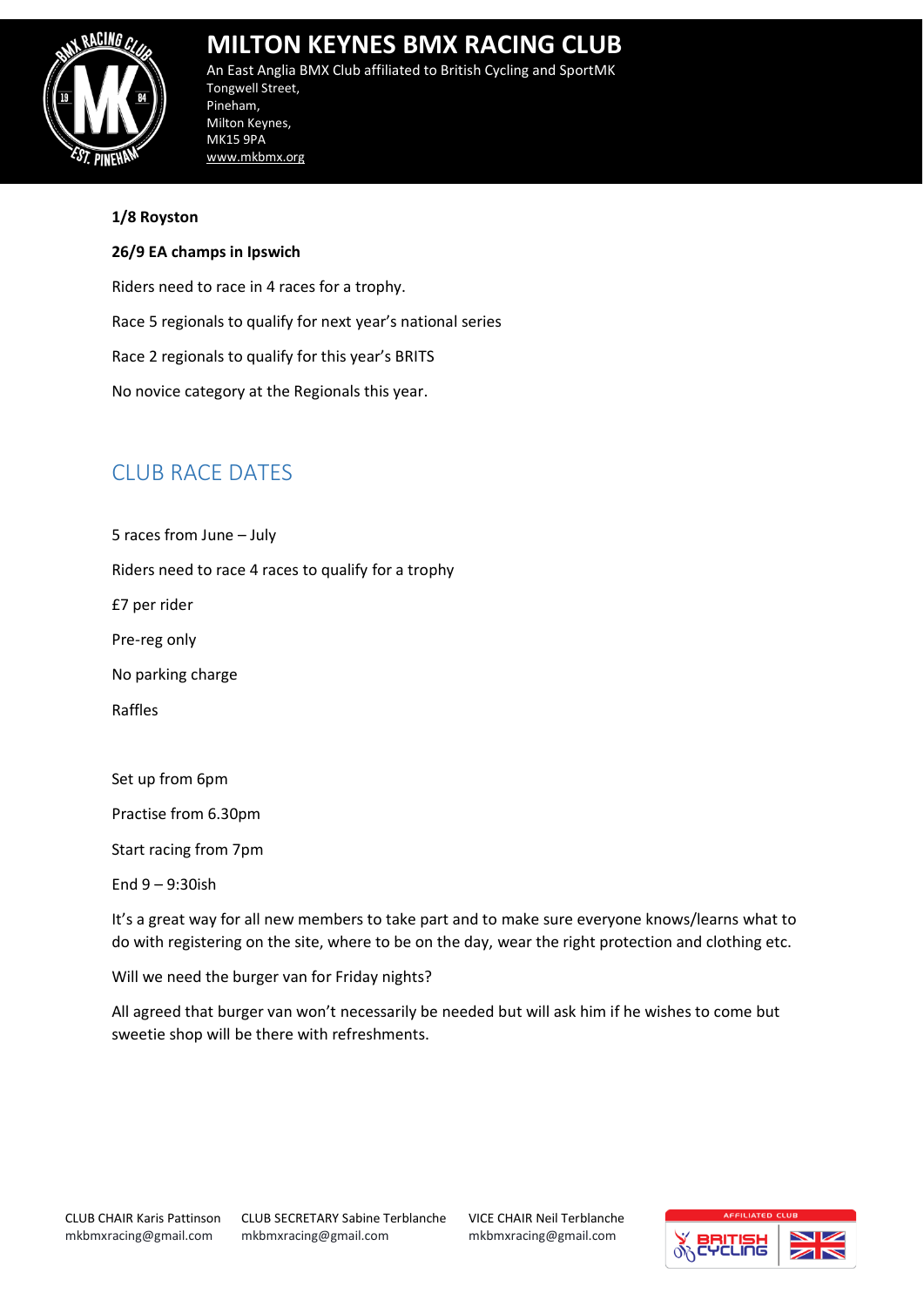

An East Anglia BMX Club affiliated to British Cycling and SportMK Tongwell Street, Pineham, Milton Keynes, MK15 9PA www.mkbmx.org

The Summer Club Series will be held on Friday nights :

**4/6** (Seb away and won't be able to help on race day but can help with the pre-reg etc)

| 18/6 |  |
|------|--|
| 2/7  |  |
| 9/7  |  |
| 30/7 |  |

### Merchandise

Zara: I have been in contact with our race top manufacturer. They do tops and hoodies only.

We can order minimum of 10 per garments for 1 order (the criteria is a bit unclear and need to check with them – do the shirts/hoodies have to be all the same size in the group of 10 or can the sizes vary etc.)

Stuart is going to work on a top design.

Karis: I got contacted by someone who is a racer and a supplier – will need to have a further look into that.

Zara: Stuart and I will have a look and dig out the club water bottles to maybe sell/give away at the race nights.

Karis: Do we need to wait for Covid to lift to be able to sell things?

Can we sell some on the first race?

Zara: I would say we can. Shops are open again and do sell. I can't see why not.

Karis: Can we get a design for next meeting?

Zara: yes.

Martin: new merchandise is important for the club. Do we have any design ideas?

Zara: Stu will come up with a few designs and we can choose then.

Can we put out a shout out on Facebook for a 2<sup>nd</sup> hand sale (Zara can come to the first club race and we can do a sale then)

### AOB